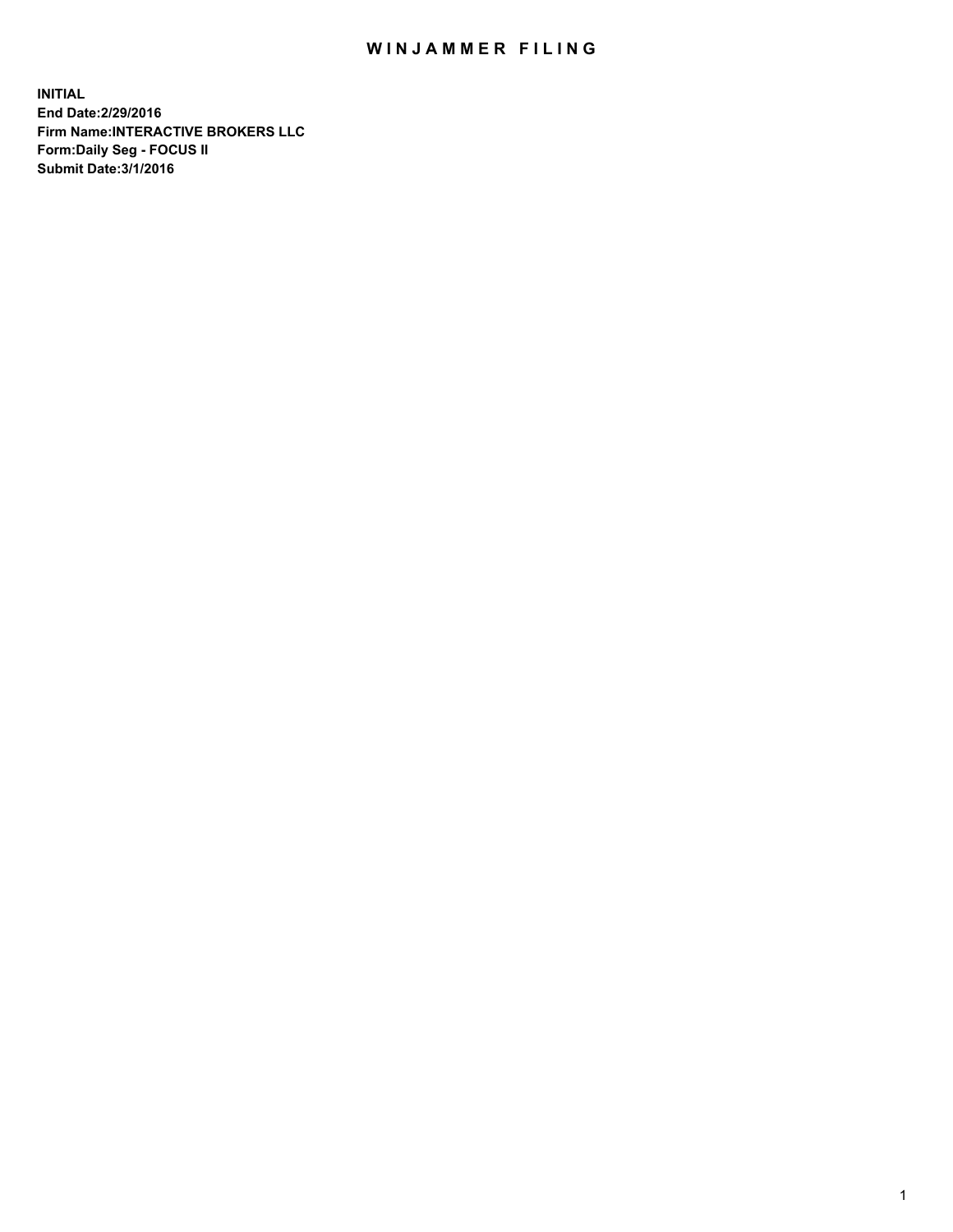## **INITIAL End Date:2/29/2016 Firm Name:INTERACTIVE BROKERS LLC Form:Daily Seg - FOCUS II Submit Date:3/1/2016 Daily Segregation - Cover Page**

| Name of Company<br><b>Contact Name</b><br><b>Contact Phone Number</b><br><b>Contact Email Address</b>                                                                                                                                                                                                                          | <b>INTERACTIVE BROKERS LLC</b><br><b>Alex Parker</b><br>203-618-7738<br>aparker@interactivebrokers.com |
|--------------------------------------------------------------------------------------------------------------------------------------------------------------------------------------------------------------------------------------------------------------------------------------------------------------------------------|--------------------------------------------------------------------------------------------------------|
| FCM's Customer Segregated Funds Residual Interest Target (choose one):<br>a. Minimum dollar amount: ; or<br>b. Minimum percentage of customer segregated funds required:%; or<br>c. Dollar amount range between: and; or<br>d. Percentage range of customer segregated funds required between:% and%.                          | <u>0</u><br>155,000,000 245,000,000<br><u>00</u>                                                       |
| FCM's Customer Secured Amount Funds Residual Interest Target (choose one):<br>a. Minimum dollar amount: ; or<br>b. Minimum percentage of customer secured funds required:%; or<br>c. Dollar amount range between: and; or<br>d. Percentage range of customer secured funds required between:% and%.                            | <u>0</u><br>80,000,000 120,000,000<br><u>00</u>                                                        |
| FCM's Cleared Swaps Customer Collateral Residual Interest Target (choose one):<br>a. Minimum dollar amount: ; or<br>b. Minimum percentage of cleared swaps customer collateral required:% ; or<br>c. Dollar amount range between: and; or<br>d. Percentage range of cleared swaps customer collateral required between:% and%. | <u>0</u><br>0 <sub>0</sub><br>0 <sub>0</sub>                                                           |

Attach supporting documents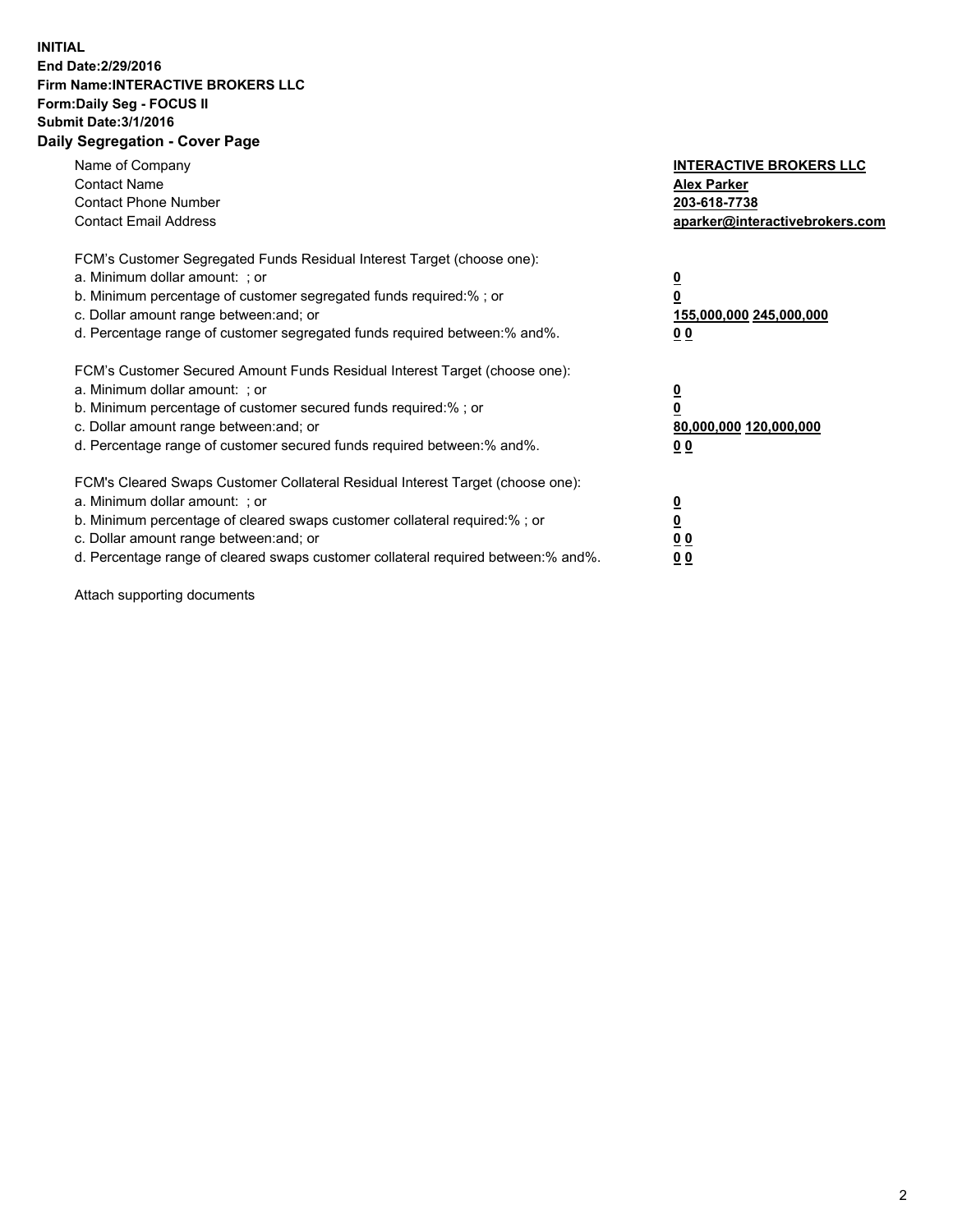## **INITIAL End Date:2/29/2016 Firm Name:INTERACTIVE BROKERS LLC Form:Daily Seg - FOCUS II Submit Date:3/1/2016 Daily Segregation - Secured Amounts**

|     | Foreign Futures and Foreign Options Secured Amounts                                         |                                   |
|-----|---------------------------------------------------------------------------------------------|-----------------------------------|
|     | Amount required to be set aside pursuant to law, rule or regulation of a foreign            | $0$ [7305]                        |
|     | government or a rule of a self-regulatory organization authorized thereunder                |                                   |
| 1.  | Net ledger balance - Foreign Futures and Foreign Option Trading - All Customers             |                                   |
|     | A. Cash                                                                                     | 302,980,083 [7315]                |
|     | B. Securities (at market)                                                                   | $0$ [7317]                        |
| 2.  | Net unrealized profit (loss) in open futures contracts traded on a foreign board of trade   | 4,932,113 [7325]                  |
| 3.  | Exchange traded options                                                                     |                                   |
|     | a. Market value of open option contracts purchased on a foreign board of trade              | 94,705 [7335]                     |
|     | b. Market value of open contracts granted (sold) on a foreign board of trade                | 121,754 [7337]                    |
| 4.  | Net equity (deficit) (add lines 1.2. and 3.)                                                | 298,020,921 [7345]                |
| 5.  | Account liquidating to a deficit and account with a debit balances - gross amount           | 203,233 [7351]                    |
|     | Less: amount offset by customer owned securities                                            | 0 [7352] 203,233 [7354]           |
| 6.  | Amount required to be set aside as the secured amount - Net Liquidating Equity              | 298,224,154 [7355]                |
|     | Method (add lines 4 and 5)                                                                  |                                   |
| 7.  | Greater of amount required to be set aside pursuant to foreign jurisdiction (above) or line | 298,224,154 [7360]                |
|     | 6.                                                                                          |                                   |
|     | FUNDS DEPOSITED IN SEPARATE REGULATION 30.7 ACCOUNTS                                        |                                   |
| 1.  | Cash in banks                                                                               |                                   |
|     | A. Banks located in the United States                                                       | <b>500,149</b> [7500]             |
|     | B. Other banks qualified under Regulation 30.7                                              | 0 [7520] 500,149 [7530]           |
| 2.  | Securities                                                                                  |                                   |
|     | A. In safekeeping with banks located in the United States                                   | 340,710,826 [7540]                |
|     | B. In safekeeping with other banks qualified under Regulation 30.7                          | 0 [7560] 340,710,826 [7570]       |
| 3.  | Equities with registered futures commission merchants                                       |                                   |
|     | A. Cash                                                                                     | $0$ [7580]                        |
|     | <b>B.</b> Securities                                                                        | $0$ [7590]                        |
|     | C. Unrealized gain (loss) on open futures contracts                                         | $0$ [7600]                        |
|     | D. Value of long option contracts                                                           | $0$ [7610]                        |
|     | E. Value of short option contracts                                                          | 0 [7615] 0 [7620]                 |
| 4.  | Amounts held by clearing organizations of foreign boards of trade                           |                                   |
|     | A. Cash                                                                                     | $0$ [7640]                        |
|     | <b>B.</b> Securities                                                                        | $0$ [7650]                        |
|     | C. Amount due to (from) clearing organization - daily variation                             | $0$ [7660]                        |
|     | D. Value of long option contracts                                                           | $0$ [7670]                        |
|     | E. Value of short option contracts                                                          | 0 [7675] 0 [7680]                 |
| 5.  | Amounts held by members of foreign boards of trade                                          |                                   |
|     | A. Cash                                                                                     | 76,759,900 [7700]                 |
|     | <b>B.</b> Securities                                                                        | $0$ [7710]                        |
|     | C. Unrealized gain (loss) on open futures contracts                                         | -2,835,417 [7720]                 |
|     | D. Value of long option contracts                                                           | 94,703 [7730]                     |
|     | E. Value of short option contracts                                                          | -121,753 [7735] 73,897,433 [7740] |
| 6.  | Amounts with other depositories designated by a foreign board of trade                      | $0$ [7760]                        |
| 7.  | Segregated funds on hand                                                                    | $0$ [7765]                        |
| 8.  | Total funds in separate section 30.7 accounts                                               | 415,108,408 [7770]                |
| 9.  | Excess (deficiency) Set Aside for Secured Amount (subtract line 7 Secured Statement         | 116,884,254 [7380]                |
|     | Page 1 from Line 8)                                                                         |                                   |
| 10. | Management Target Amount for Excess funds in separate section 30.7 accounts                 | 80,000,000 [7780]                 |
| 11. | Excess (deficiency) funds in separate 30.7 accounts over (under) Management Target          | 36,884,254 [7785]                 |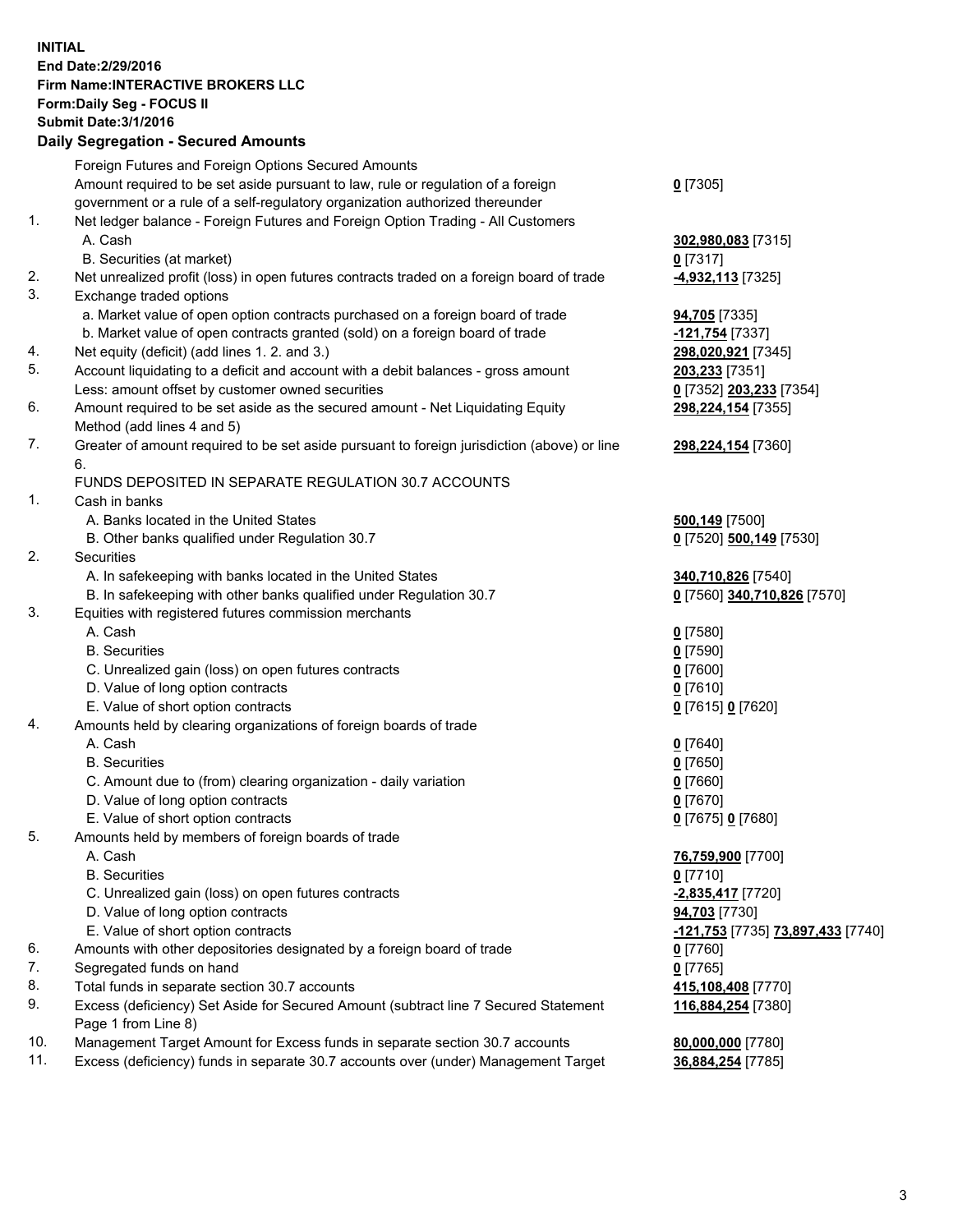**INITIAL End Date:2/29/2016 Firm Name:INTERACTIVE BROKERS LLC Form:Daily Seg - FOCUS II Submit Date:3/1/2016 Daily Segregation - Segregation Statement** SEGREGATION REQUIREMENTS(Section 4d(2) of the CEAct) 1. Net ledger balance A. Cash **2,731,432,716** [7010] B. Securities (at market) **0** [7020] 2. Net unrealized profit (loss) in open futures contracts traded on a contract market **-12,328,355** [7030] 3. Exchange traded options A. Add market value of open option contracts purchased on a contract market **125,577,035** [7032] B. Deduct market value of open option contracts granted (sold) on a contract market **-193,334,760** [7033] 4. Net equity (deficit) (add lines 1, 2 and 3) **2,651,346,636** [7040] 5. Accounts liquidating to a deficit and accounts with debit balances - gross amount **68,564** [7045] Less: amount offset by customer securities **0** [7047] **68,564** [7050] 6. Amount required to be segregated (add lines 4 and 5) **2,651,415,200** [7060] FUNDS IN SEGREGATED ACCOUNTS 7. Deposited in segregated funds bank accounts A. Cash **199,788,782** [7070] B. Securities representing investments of customers' funds (at market) **1,614,944,357** [7080] C. Securities held for particular customers or option customers in lieu of cash (at market) **0** [7090] 8. Margins on deposit with derivatives clearing organizations of contract markets A. Cash **42,586,469** [7100] B. Securities representing investments of customers' funds (at market) **1,038,431,746** [7110] C. Securities held for particular customers or option customers in lieu of cash (at market) **0** [7120] 9. Net settlement from (to) derivatives clearing organizations of contract markets **41,431,238** [7130] 10. Exchange traded options A. Value of open long option contracts **125,556,087** [7132] B. Value of open short option contracts **-193,313,834** [7133] 11. Net equities with other FCMs A. Net liquidating equity **0** [7140] B. Securities representing investments of customers' funds (at market) **0** [7160] C. Securities held for particular customers or option customers in lieu of cash (at market) **0** [7170] 12. Segregated funds on hand **0** [7150] 13. Total amount in segregation (add lines 7 through 12) **2,869,424,845** [7180] 14. Excess (deficiency) funds in segregation (subtract line 6 from line 13) **218,009,645** [7190] 15. Management Target Amount for Excess funds in segregation **155,000,000** [7194] **63,009,645** [7198]

16. Excess (deficiency) funds in segregation over (under) Management Target Amount Excess